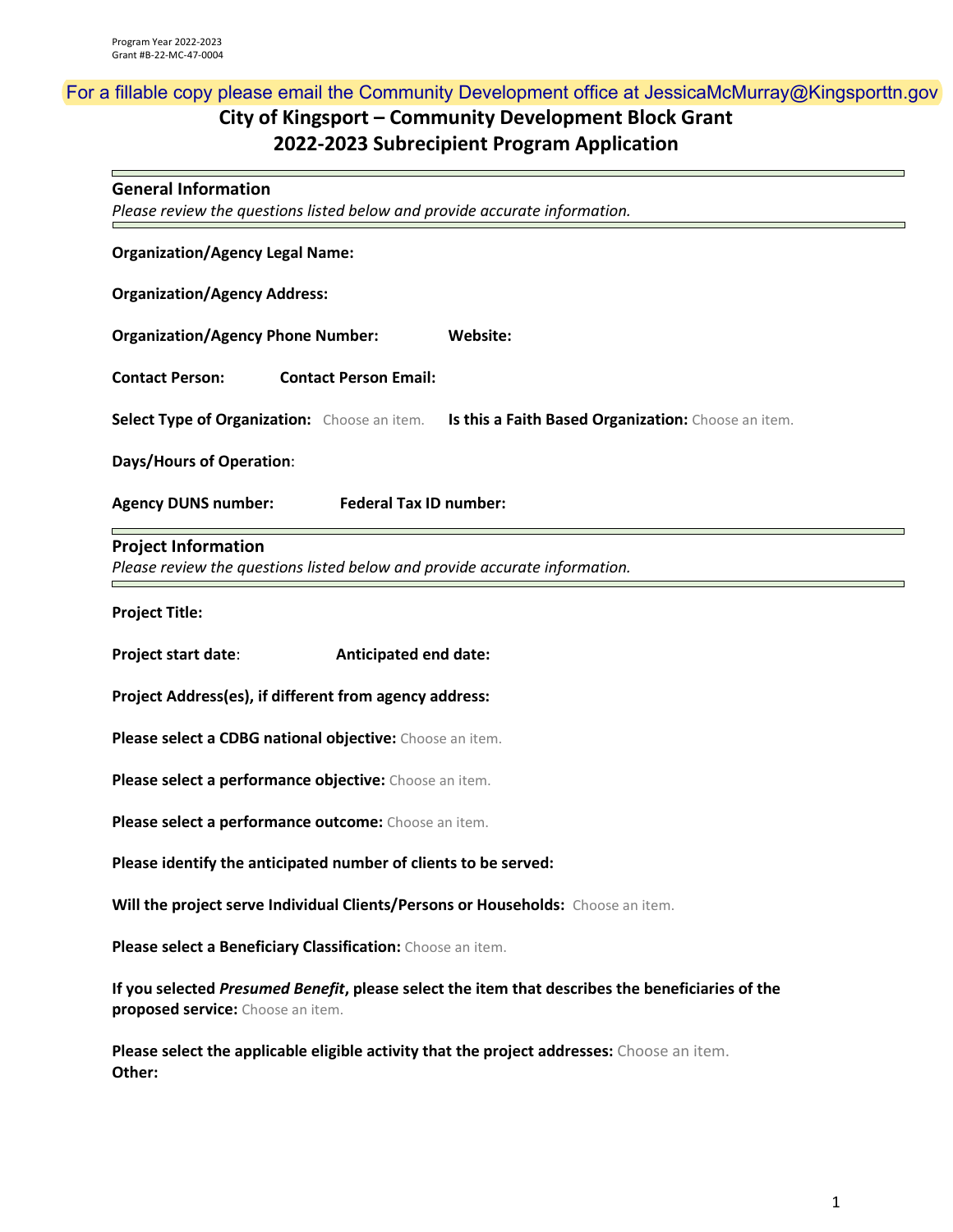## **Funding Request**

*Please review the questions listed below and provide accurate information.*

**Please identify the project-funding category:** Choose an item.

#### **How much total CDBG funding are you requesting in this application?**

*(Please attach a detailed budget for the project)*

#### **What is the estimated total cost to complete proposed project?**

#### **Agency Capacity & Experience**

*Please review the questions listed below and provide brief but detailed and accurate information.*

- 1. **Briefly describe your organization's history, mission, year established, and services provided.**
- 2. **Who will be the person responsible for the overall oversight of the proposed project?**
- 3. **Who will be the person(s) responsible for the day-to-day operations and management of your organization?**
- 4. **Please describe your organization's experience and major accomplishments in providing services to LMI residents and/or communities.**
- 5. **Please describe your organization's overall experience managing Federal grants, particularly CDBG.**
- 6. **Has your organization carried out or attempted this project before, with, or without the assistance of CDBG funds? If yes, what were the results of the project?**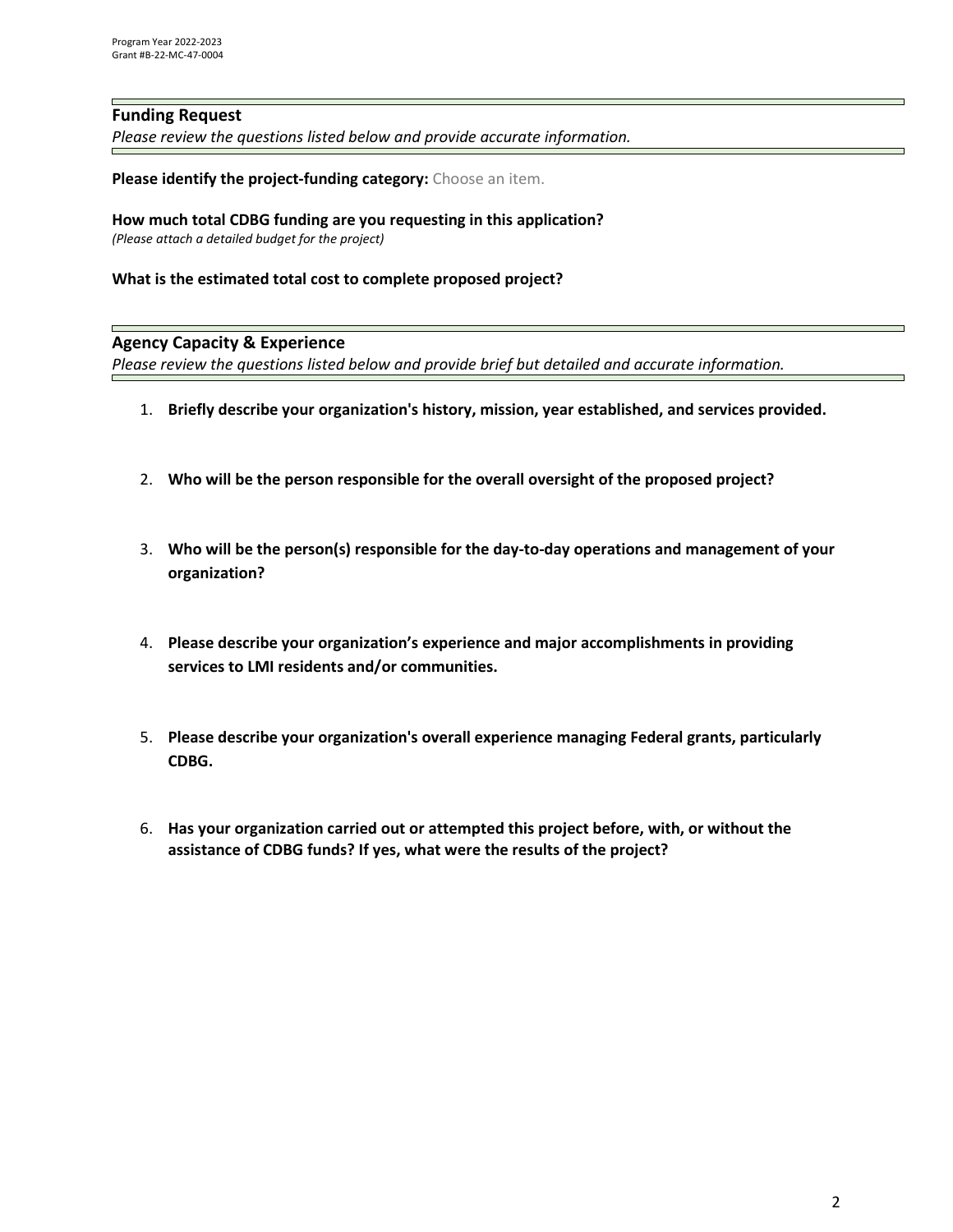## **Applicant Risk Assessment**

*All applicants must complete this risk assessment. Please answer all questions. Failure to complete this risk assessment will result in your program not being funded.*

#### **MANAGEMENT SYSTEMS**

- 1. **Has your organization had any changes to key staff or positions in the past 12 months?** Choose an item. **If yes, explain.**
- 2. **Has your organization had any changes to \*business systems in the past 12 months?** Choose an item.

**If yes, please explain**.

*\*A business system is a documented procedure that outlines how to do something in your organization to achieve your business goals.*

3. **Does your organization have policies and procedures for the following items?**

| Procurement                                  | Choose an item. |
|----------------------------------------------|-----------------|
| Drug Free Workplace                          | Choose an item. |
| Conflicts of Interest                        | Choose an item. |
| <b>Financial Management</b>                  | Choose an item. |
| Property/Equipment Management Disposition    | Choose an item. |
| Retention of Records of Policy               | Choose an item. |
| Civil Rights/Equal Opportunity/ Fair Housing | Choose an item. |

#### **AUDIT REPORTS AND MONITORING**

4. **Did your organization expend \$750,000 or more in Federal grant funds in the previous fiscal year?**

Choose an item.

- 5. **Has your organization had a Single Audit or other financial audit in the last 12 months?** Choose an item.
- 6. **Does your organization have an accounting system in place to segregate expenditures by funding source?**

Choose an item.

- 7. **Does the accounting system produce a budget vs. expenditures report?** Choose an item.
- 8. **Does your organization maintain central files for grants, loans, or other types of financial assistance documentation and records?**

Choose an item.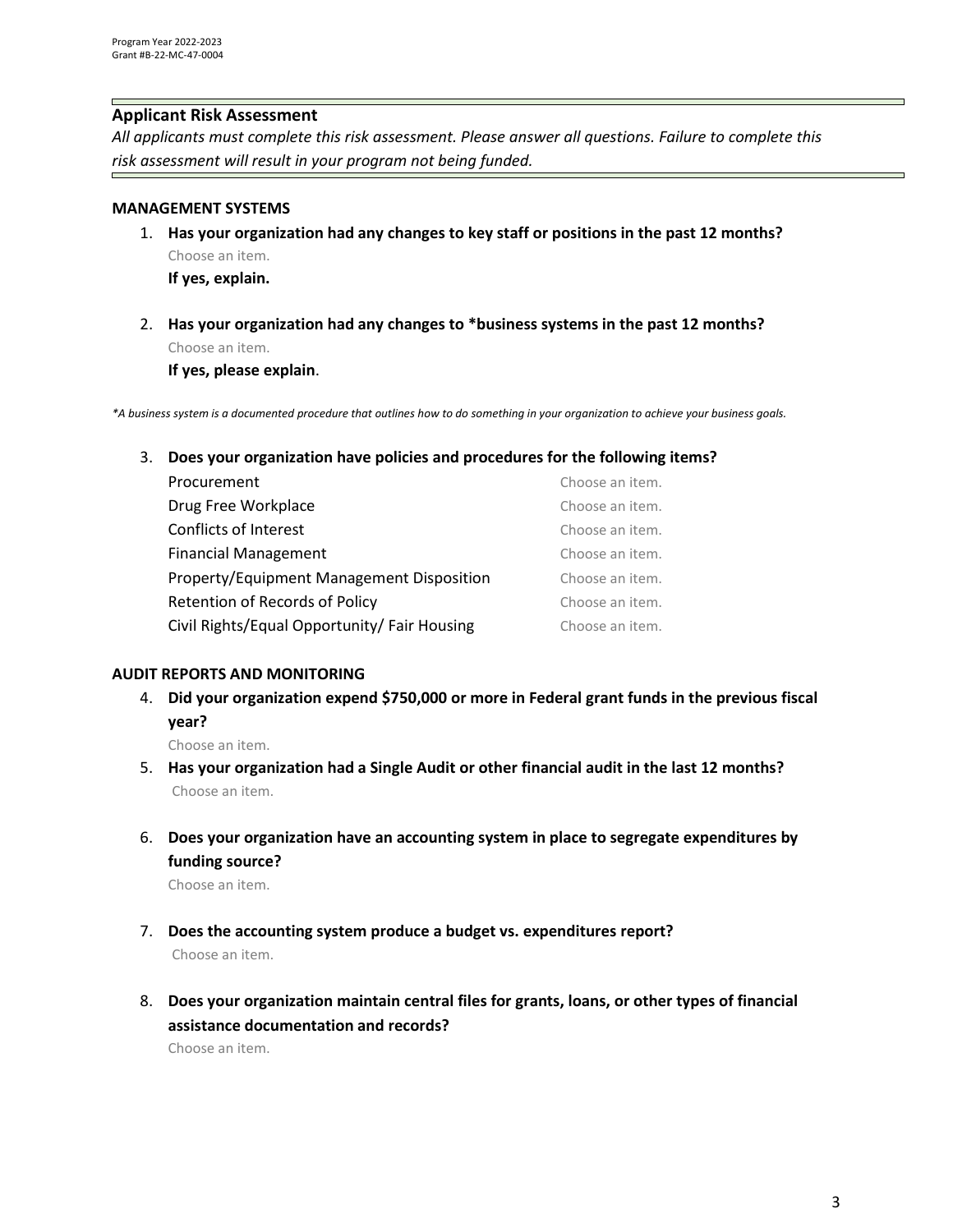#### 9. **Does your organization have a time and effort system that:**

| a) Records all time worked, including time not charged to awards?         | Choose an item. |
|---------------------------------------------------------------------------|-----------------|
| b) Records employee time specifically by cost objective/activity?         | Choose an item. |
| c) Is signed off by the employee and a supervisor?                        | Choose an item. |
| d) Complies with the established accounting policies of the organization? | Choose an item. |

#### **PERFORMANCE HISTORY**

10. **Is your organization presently debarred or suspended by a Federal, State, or Local Agency?** Choose an item.

**If yes, please explain.**

- 11. **Has your agency received CDBG funding from the City of Kingsport in the past two fiscal years?** Choose an item.
- 12. **Has your agency received other federal funds in the past two fiscal years?** Choose an item.
- 13. **Has your organization been defunded or had a reduction in a grant, loan, or other type of financial assistance in the past 12 months?** Choose an item. **If yes, please explain.**
- 14. **Does your organization obtain prior written approval from a funding agency when:** a) The scope or objective of the program/project changes? Choose an item. b) A budget revision or adjustment is desired? Choose an item.
- 15. **Has your organization been subject to conditional approvals for a grant due to compliance issues?** Choose an item.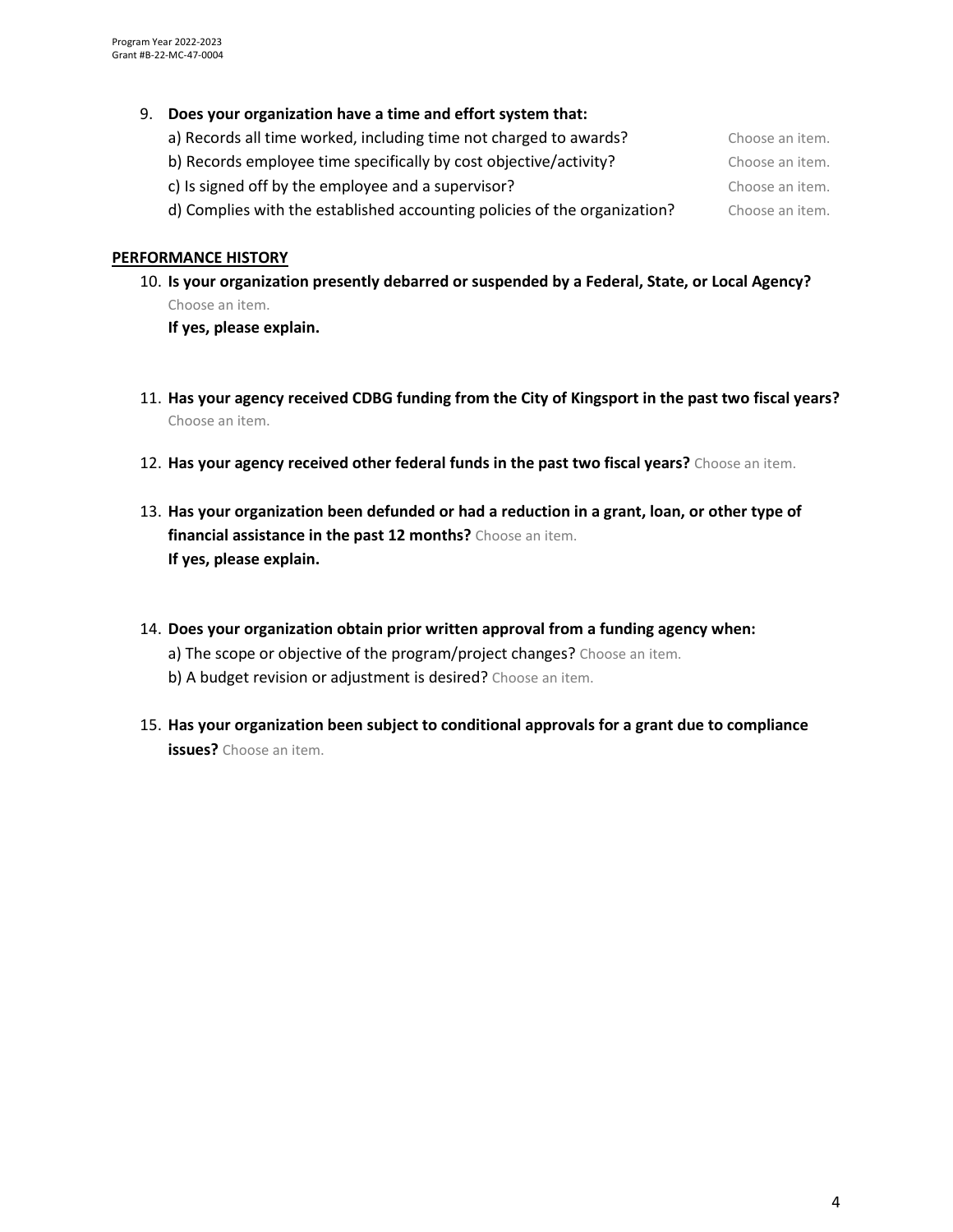# **Project Narrative**

Please review the questions listed below and provide brief but detailed and accurate *information*.

- **1. In no less than one paragraph, please clearly describe the project your organization is proposing.**
- **2. Explain how this project is a new or expanded service.**
- **3. Does your organization use an intake form to track client information and collect demographic data such as race, income level, disability, age, etc.? If yes, please attach one copy of your intake form. If no, how is demographical data is collected?**
- **4. What are your goals and measurable objectives for the project?**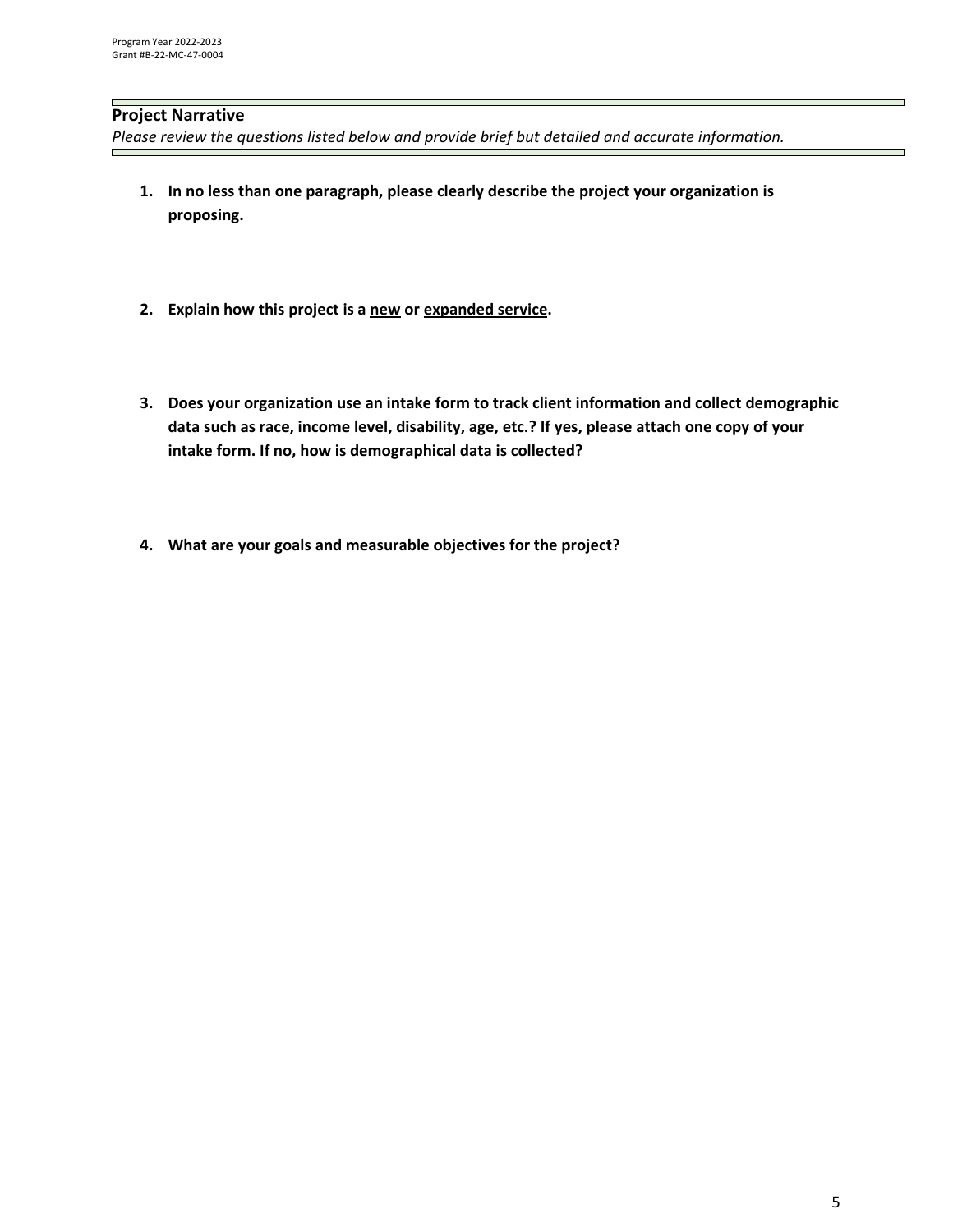## **Certifications Required of All Recipients of CDBG Funding**

*Every person or agency awarded a CDBG contract or grant by the City of Kingsport for the provision of services shall be required to certify to the City that they will comply with federal requirements including, but not limited to, those listed below. The person authorized to sign CDBG agreements should initial each certification listed to indicate you or your agency can and will comply with these requirements if funded.* 

# **Lobbying Activities –**

#### *Initial*

Certify that no Federal appropriated funds have been paid or will be paid, by or on behalf of the agency, to any person for influencing or attempting to influence an officer or employee of any agency, a Member of Congress, an officer or employee of Congress, or an employee of a Member of Congress in connection with the awarding of any Federal contract, the making of any Federal grant, the making of any Federal loan, the entering into of any cooperative agreement, and the extension, continuation, renewal, amendment, or modification of any Federal contract, grant, loan, or cooperative agreement.

#### **Minority Business Enterprise (MBE), Women's Business Enterprise (WBE), Small Business Contracting** *Initial*

Certify that it will comply with 24 CFR 85.369(E) to take all necessary affirmative steps to assure that minority firms, women business enterprises, and labor surplus area firms are used when possible. Further, certify that it will submit to City of Kingsport at the time of project completion a report of the MBE and WBE status of all subcontractors to be paid with CDBG funds with contracts of \$10,000 or greater, in a format that will be provided by the County.

### **Real Property** *Initial*

Certify that it will comply with real property standards (24 CFR 570.505) applicable to any property within the owner's control that is acquired or improved in whole or in part using CDBG funds in excess of \$25,000.

# **Religious Activities**

#### *Initial*

Certify and agree that funds provided to the agency will not be utilized for inherently religious activities prohibited by 24 CFR 570.200(j), such as worship, religious instruction, or proselytization.

# **Section 3**

#### *Initial*

Certify and agree to ensure compliance with Section 3, a provision of the Housing and Urban Development (HUD) Act of 1968 that helps foster local economic development, neighborhood economic improvement, and individual self-sufficiency. The Section 3 program requires that recipients of certain HUD financial assistance, to the greatest extent feasible, provide job training, employment, and contracting opportunities for low or very-low income residents in connection with projects and activities in their neighborhoods.

# **Section 504 of the Rehabilitation Act of 1973:**

#### *Initial*

Certify that it has read and understands all of its obligations under Section 504 to prohibit discrimination against persons with disabilities in the operation of programs receiving federal financial assistance.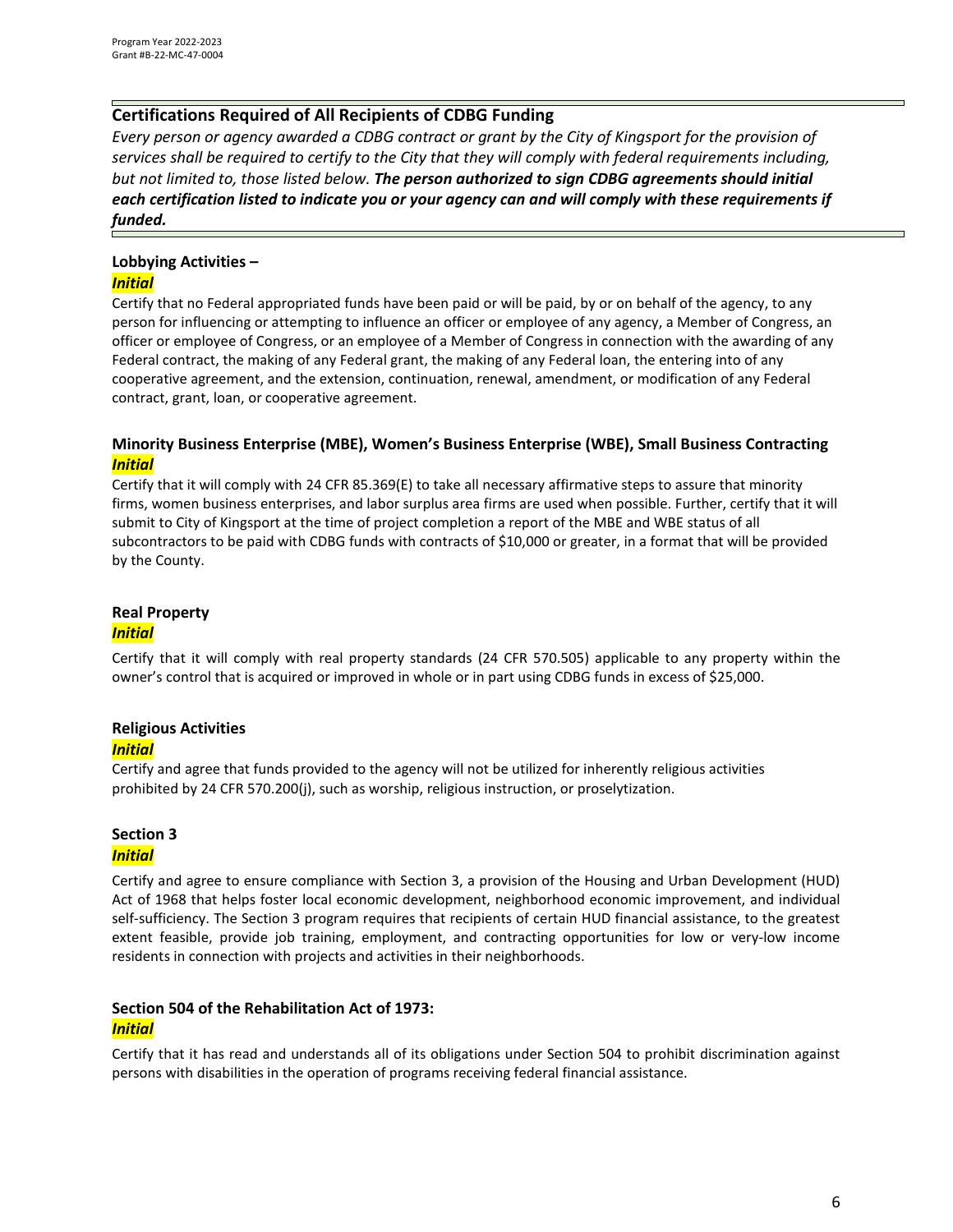#### **Americans with Disabilities Act**

#### *Initial*

Certify that this agency has reviewed its projects, programs, and services for compliance with all applicable regulations contained in Title II, Americans with Disabilities Act of 1990.

#### **Audits**

#### *Initial*

Agrees to have an annual audit conducted in accordance with current City of Kingsport policy regarding audits and 2 CFR 200.501, and shall comply with current City of Kingsport policy concerning the purchase of equipment and shall maintain inventory records of all non-expendable personal property as defined by such policy as may be procured with funds provided through the grant.

#### **Conflict of Interest**

#### *Initial*

Certify and agree that no covered persons who exercise or have exercised any functions or responsibilities with respect to CDBG-assisted activity, or who are in a position to participate in a decision-making process or gain inside information with regard to such activities, may obtain a financial interest in any contract, or have a financial interest in any contract, subcontract, or agreement with respect to the CDBG-assisted activity, either for themselves or those with whom they have business or immediate family ties, during their tenure or for a period of one (1) year thereafter. A "covered person" includes any person who is an employee, agent, consultant, officer, or elected or appointed official of the agency. (24 CFR 84.42, 24 CFR 570.611, and 2 CFR 200)

#### **Civil Rights Act**

#### *Initial*

Certify that it complies with and prohibits discrimination in accordance with Title VI of the Civil Rights Act of 1964.

#### **Debarred/Suspended Contractor**

#### *Initial*

Certify that, to the best of its knowledge and belief, that it and its principals will not knowingly enter into any subcontract with a person who is, or organization that is, debarred, suspended, proposed for debarment, or declared ineligible from award of contracts by any Federal agency. <https://www.sam.gov/SAM/pages/public/searchRecords/search.jsf>

#### **Drug-Free Workplace**

*Initial*

Certify that it will provide a drug-free workplace.

#### **Financial Management**

#### *Initial*

#### **Accounting Standards:**

Agrees to comply with 2 CFR 200 and agrees to adhere to the accounting principles and procedures required therein, utilize adequate internal controls, and maintain necessary source documentation for all costs incurred.

#### **Cost Principles:**

Shall administer its program in conformance with 2 CFR 200.500.

### **Procurement Policies:**

Certify and agree to procure all materials, property, or services in accordance with the requirements of 24 CFR 84.40-48 and 2 CFR 200.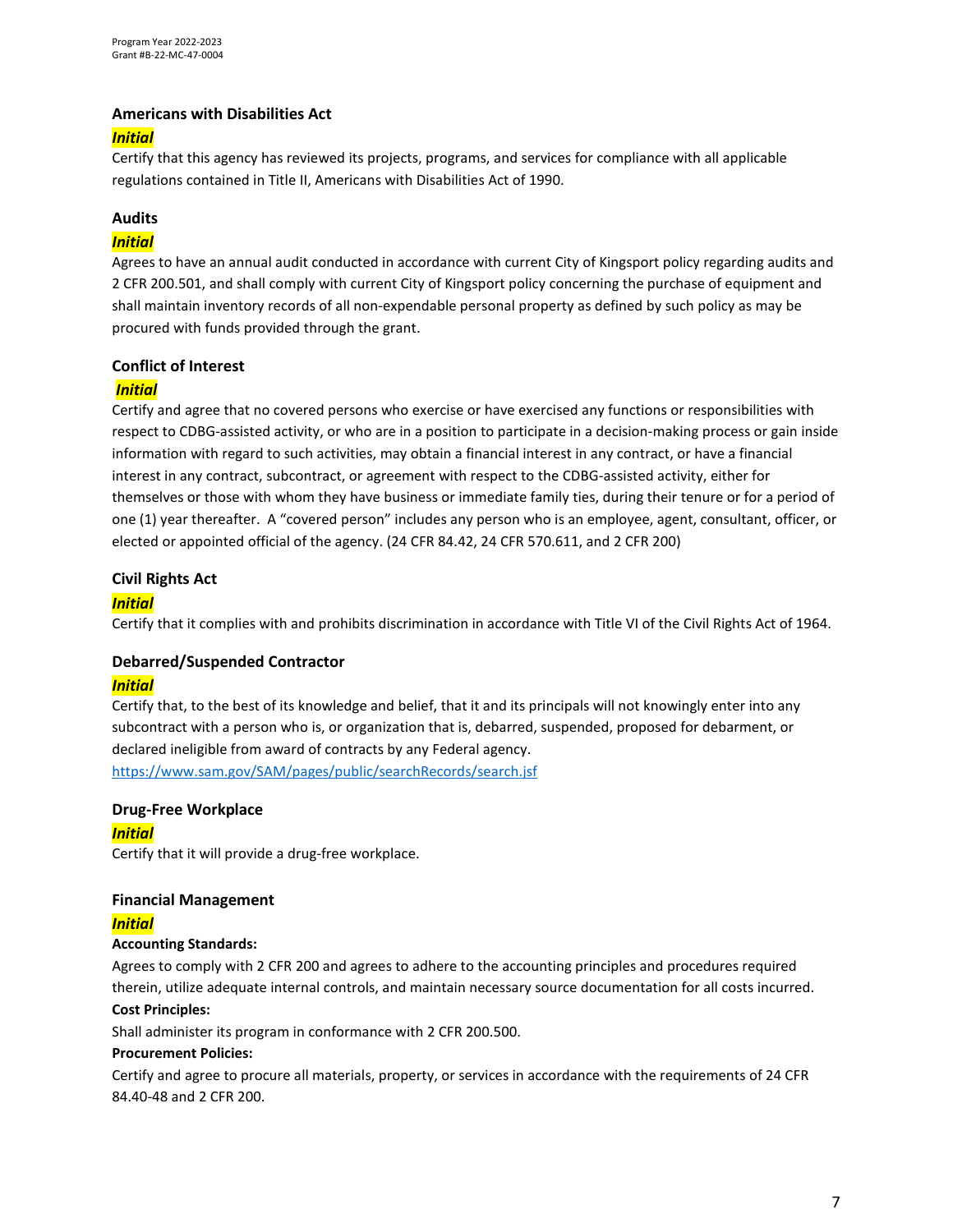# **Designated Authorized Signatures**

*Please provide the information listed below to certify the designated individuals authorized to sign documents on the agency's behalf. This person is expected to sign all CDBG grant agreement, program reports, and reimbursement requests.* 

**ORGANIZATION:** \_\_\_\_\_\_\_\_\_\_\_\_\_\_\_\_\_\_\_\_\_\_\_\_\_\_\_\_\_\_\_\_\_\_\_\_\_\_\_\_\_\_\_\_\_\_\_\_\_\_\_\_\_\_\_\_\_\_\_\_\_\_\_\_\_\_\_\_\_\_\_\_\_\_

**PROJECT:** \_\_\_\_\_\_\_\_\_\_\_\_\_\_\_\_\_\_\_\_\_\_\_\_\_\_\_\_\_\_\_\_\_\_\_\_\_\_\_\_\_\_\_\_\_\_\_\_\_\_\_\_\_\_\_\_\_\_\_\_\_\_\_\_\_\_\_\_\_\_\_\_\_\_\_\_\_\_\_\_\_

**AUTHORIZED OFFICIAL TO SIGN CDBG AGREEMENTS, PROGRAM REPORTS, AND PAY REQUESTS:** NAME/TITLE (Print): \_\_\_\_\_\_\_\_\_\_\_\_\_\_\_\_\_\_\_\_\_\_\_\_\_\_\_\_\_\_\_\_\_\_\_\_\_\_\_\_\_\_\_\_\_\_\_\_\_\_\_\_\_\_\_\_\_\_\_\_\_\_\_\_

SIGNATURE: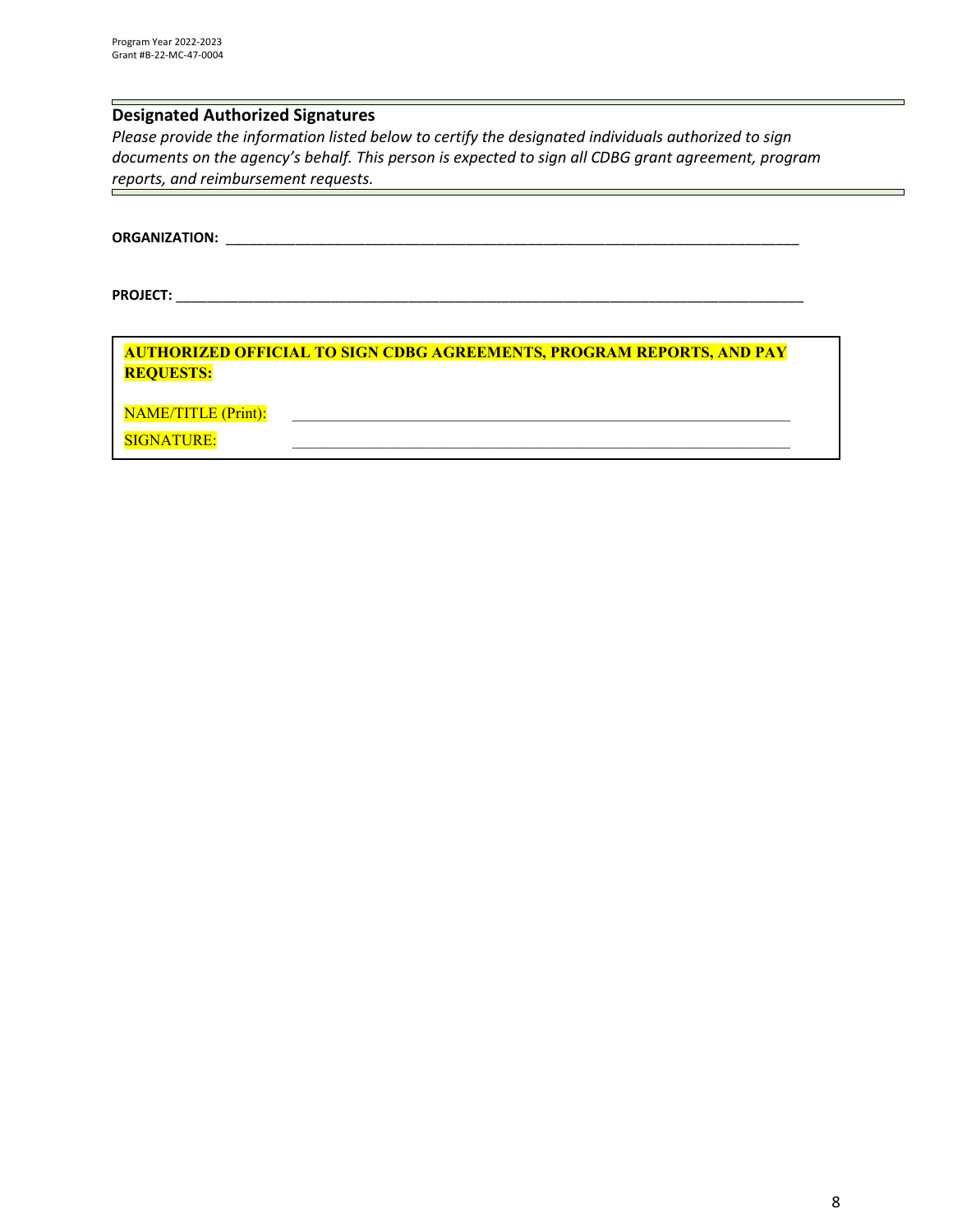# **Certification**

To the best of my knowledge, I certify that the information in this application is true and correct.

I, also acknowledge that any information contained in this application, which is found at any time to be deliberately falsified, will necessarily trigger certain consequences as follows:

(1) Is falsified information is discovered during application process, then further consideration of the application will cease immediately;

(2) If falsified information is discovered during program year of approved funding, then all or part of program funds spent year-to-date will be repaid to the City of Kingsport.

| <b>Agency/Organization Director:</b>                                                                          |        |  |
|---------------------------------------------------------------------------------------------------------------|--------|--|
| Print Name: 2008 2010 2020 2021 2021 2022 2023 2024 2022 2023 2024 2022 2023 2024 2022 2023 2024 2025 2026 20 | Title: |  |
| Signature: William Signature:                                                                                 | Date:  |  |
| <b>Non-Profit Board Chairman:</b>                                                                             |        |  |
| <b>Print Name:</b>                                                                                            | Title: |  |
| Signature:                                                                                                    | Date:  |  |